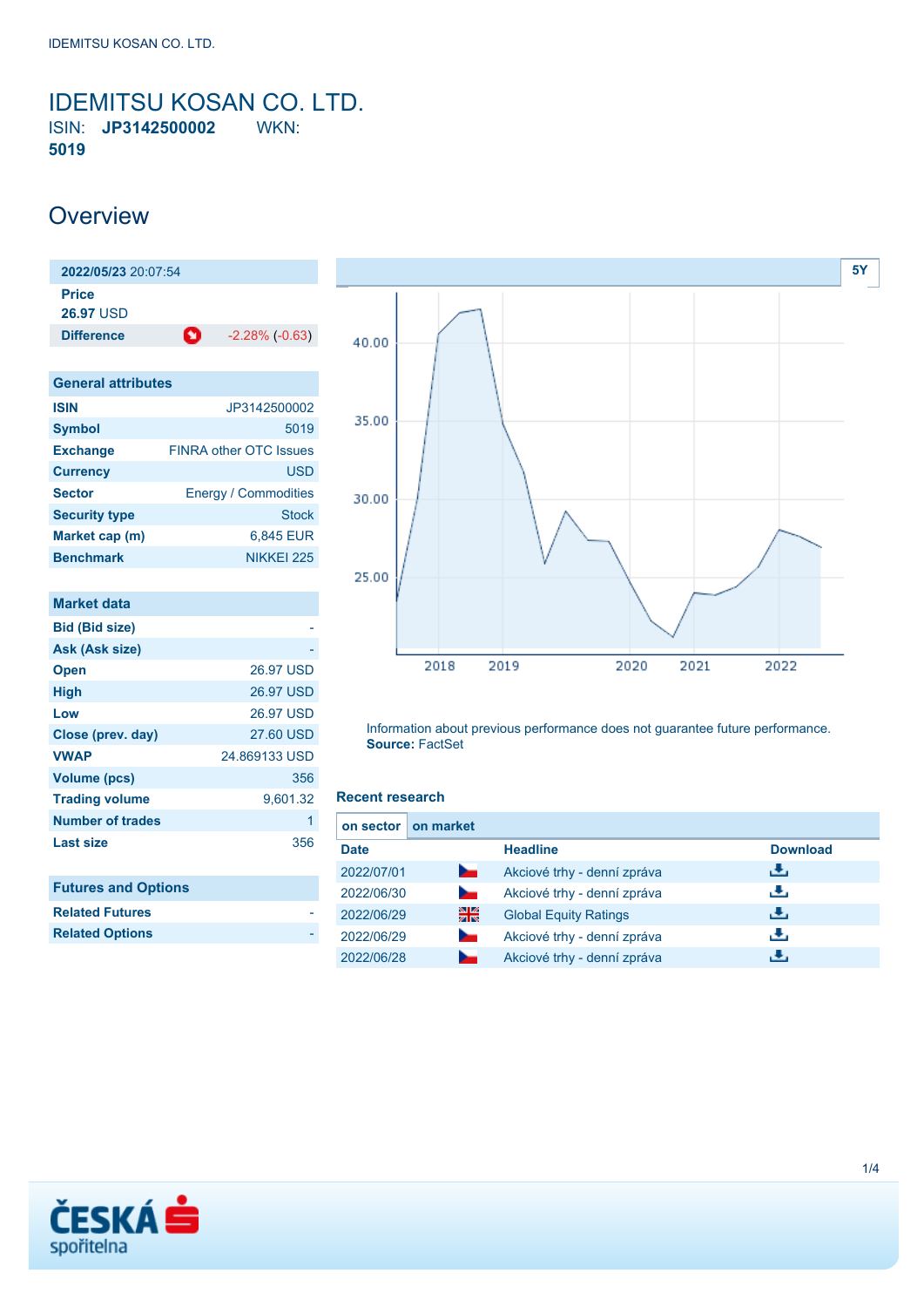# **Details**

**2022/05/23** 20:07:54

**Price**

**26.97** USD

**Difference 1** -2.28% (-0.63)

| <b>General attributes</b> |                               |  |  |  |
|---------------------------|-------------------------------|--|--|--|
| <b>ISIN</b>               | JP3142500002                  |  |  |  |
| <b>Symbol</b>             | 5019                          |  |  |  |
| <b>Exchange</b>           | <b>FINRA other OTC Issues</b> |  |  |  |
| <b>Currency</b>           | <b>USD</b>                    |  |  |  |
| <b>Sector</b>             | <b>Energy / Commodities</b>   |  |  |  |
| <b>Security type</b>      | Stock                         |  |  |  |
| Market cap (m)            | 6,845 EUR                     |  |  |  |
| <b>Benchmark</b>          | NIKKFI 225                    |  |  |  |

#### **Market data**

| 26.97 USD        |
|------------------|
| <b>26.97 USD</b> |
| <b>26.97 USD</b> |
| 27.60 USD        |
| 24.869133 USD    |
| 356              |
| 9,601.32         |
| 1                |
| 356              |
|                  |

| <b>Performance and Risk</b> |                |      |      |  |  |
|-----------------------------|----------------|------|------|--|--|
|                             | 6 <sub>m</sub> | 1Y   | 3Υ   |  |  |
| <b>Perf</b> (%)             |                |      |      |  |  |
| Perf (abs.)                 |                |      |      |  |  |
| <b>Beta</b>                 | 0.44           | 0.45 | 0.56 |  |  |
| <b>Volatility</b>           | 5.77           | 5.09 | 2.55 |  |  |



Information about previous performance does not guarantee future performance. **Source:** FactSet

| <b>Price data</b>                                     |                        |
|-------------------------------------------------------|------------------------|
| Ø price 5 days $\vert \emptyset$ volume 5 days (pcs.) | - USD (7,280)          |
| Ø price 30 days   Ø volume 30 days (pcs.)             | 6.02 USD (2,916)       |
| Ø price 100 days   Ø volume 100 days (pcs.)           | 2.49 USD (2,489)       |
| Ø price 250 days   Ø volume 250 days (pcs.)           | $-$ USD $(2,066)$      |
| <b>YTD High   date</b>                                | 28.06 USD (2022/03/17) |
| <b>YTD Low   date</b>                                 | 26.97 USD (2022/05/23) |
| 52 Weeks High   date                                  | 28.06 USD (2022/03/17) |
| 52 Weeks Low   date                                   | 23.90 USD (2021/07/15) |

## **All listings for IDEMITSU KOSAN CO. LTD.**

| Exchange $\Box$                | <b>Date</b>    | <b>Time Price</b> |                          | <b>Trading volume</b><br>(mio.) | <b>Number of</b><br>trades |
|--------------------------------|----------------|-------------------|--------------------------|---------------------------------|----------------------------|
| <b>Tokyo Stock</b><br>Exchange | 2022/07/<br>01 |                   | 08:00 3,270.00 JPY 34.26 |                                 | 1,237                      |
| <b>Stuttgart</b>               | 2022/07/<br>01 |                   | 08:01 22.60 EUR          | 0.00                            | 3                          |
| <b>Munich</b>                  | 2022/07/<br>01 |                   | 08:03 23.00 EUR          | 0.00                            | 1                          |
| Frankfurt                      | 2022/07/<br>01 |                   | 08:06 22.60 EUR          | 0.00                            |                            |
| <b>FINRA other OTC</b>         | 2022/05/       | 20:07             | 26.97 USD                | 0.01                            | 1                          |

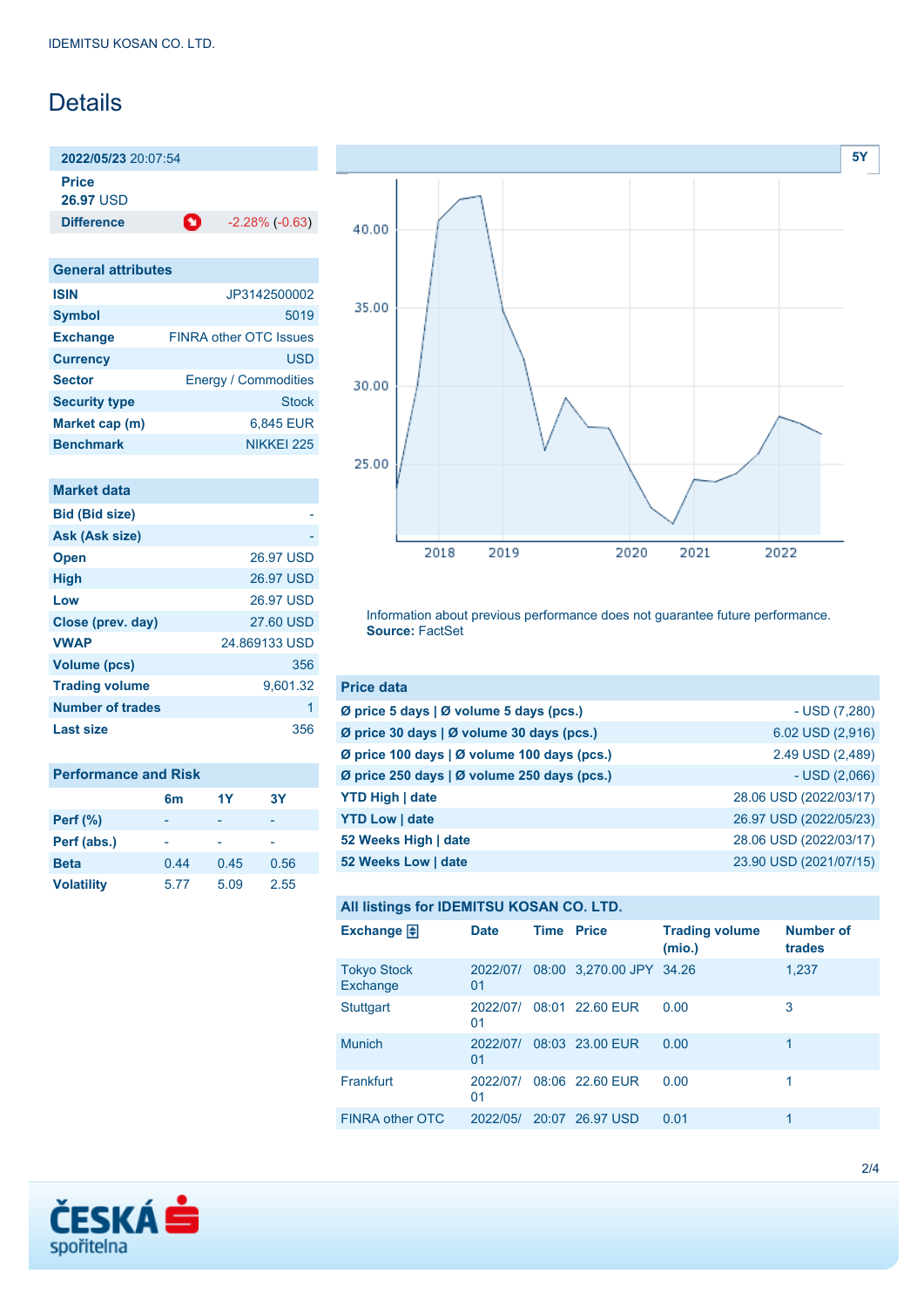| <b>Issues</b> | 23 |                                |  |
|---------------|----|--------------------------------|--|
| <b>Berlin</b> | በ1 | 2022/07/ 08:03 22.60 EUR  0.00 |  |